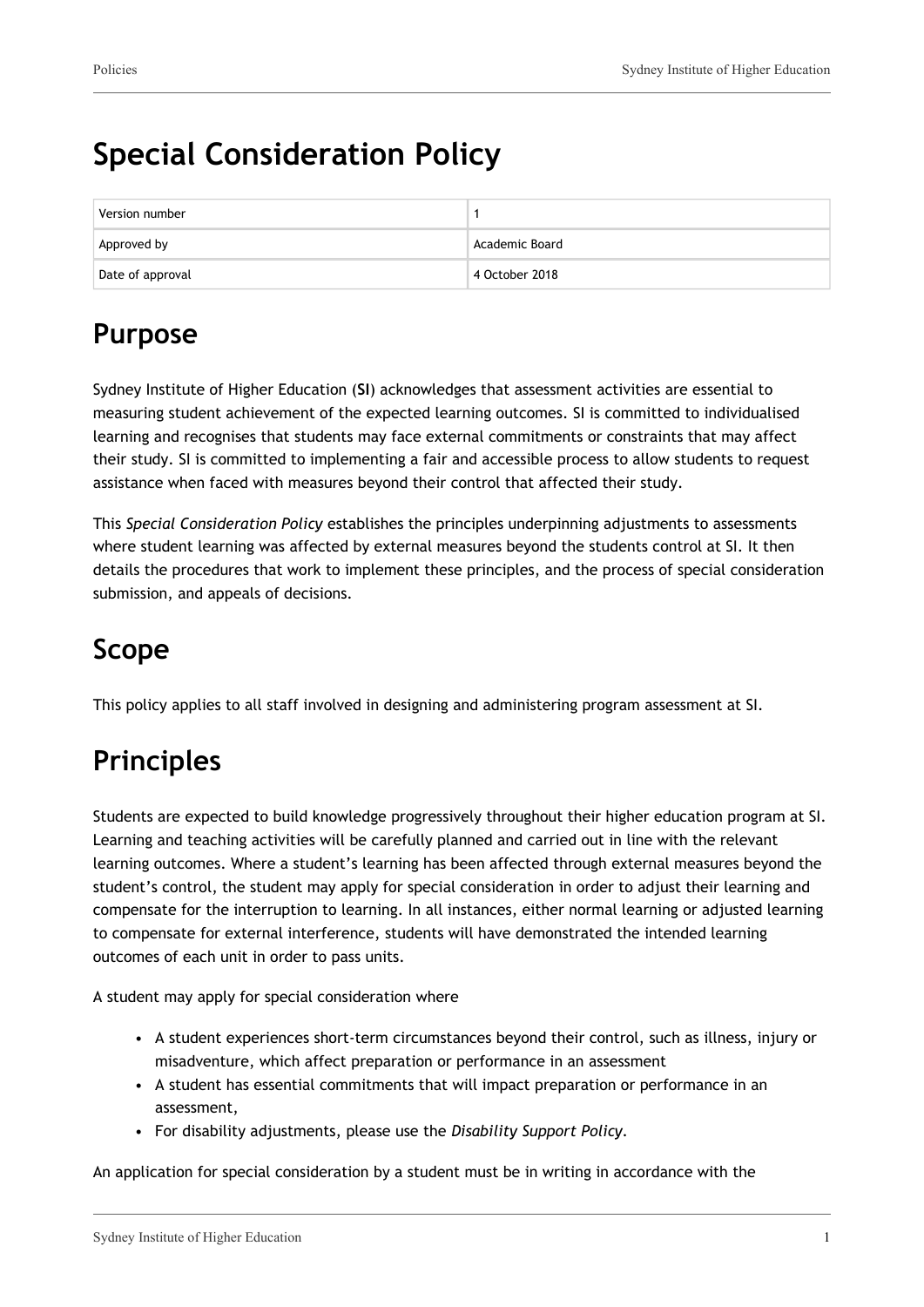procedures described herein. Written applications are to be addressed to the Student Administration Coordinator.

# **Procedures**

#### **Special consideration: short-term illness, injury or misadventure**

If a student (or someone a student holds carer's responsibility for) experienced a short-term illness, injury or misadventure that has significantly impacted performance in an assessment or exam, students may be eligible for special consideration. Examples may include:

- acute illness or injury such as surgery or hospital admission, or illnesses requiring treatment from a health practitioner
- the death of a family member or close friend
- a natural disaster or car accident.

Eligibility depends on whether the circumstances were out of student control and necessary supporting documents are available.

#### **Circumstances where you will not be eligible for special consideration**

Special consideration is not granted for circumstances that are considered reasonably within student control, such as:

- public transport delays
- personal events such as birthdays
- minor ailments or illness where you are still capable of completing assessments
- travel plans
- balancing workloads from other units of study,
- information and communications technology problems except where they could not have been prevented, avoided or the effects minimised by reasonable diligence.

#### **Special arrangements: essential commitments**

There are certain circumstances where special arrangements will be made available if an essential commitment affects a student's ability to complete an assessment. Examples may include:

- essential religious commitments or beliefs (including cultural and ceremonial commitments)
- a compulsory legal requirement (jury duty, court summons)
- a sporting commitment representing a state or a nation
- military service
- birth or adoption.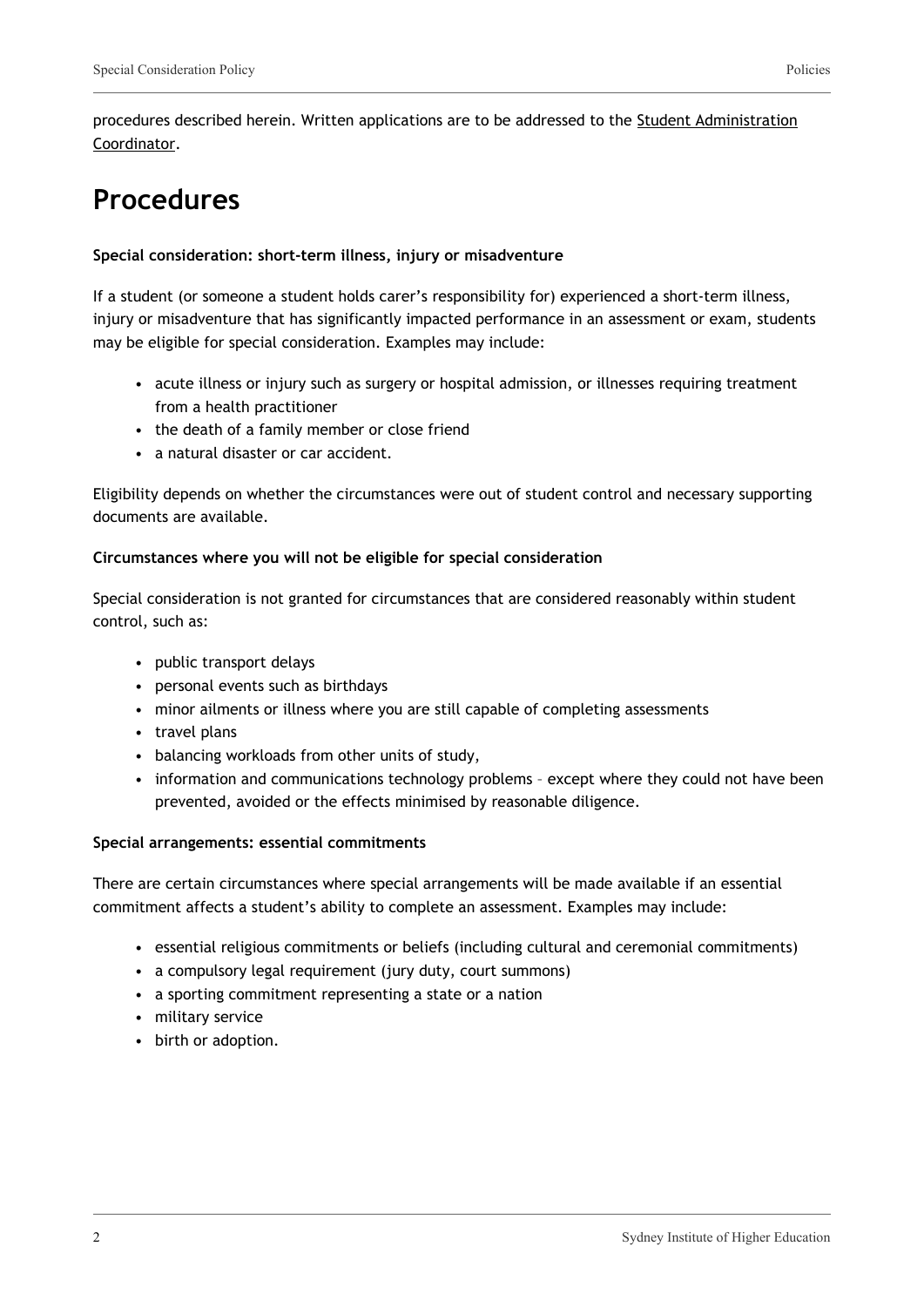# **Assessment type, action and consideration**

### *Final or mid-semester exam or test*

Student action:

- attended an exam and was affected by illness, injury or misadventure
- did not attend on the day of the exam due to illness, injury or misadventure.

Special consideration that may be granted:

• replacement exam.

The replacement exam may not cover the same topics as the exam that was impacted, but will test the same learning outcomes. Other factors (such as the length, duration or structure of the exam) may also be different.

Please note that apart from long term illness, students will only be granted one replacement exam.

### *In-class assessment: tutorial quiz or small test or small continuous assessment or participation (worth 10 percent or less)*

Student action:

- attended the tutorial quiz, small test or small continuous assessment or participation and was affected by illness, injury or misadventure
- did not attend on the day of the tutorial quiz, small test or small continuous assessment or participation due to illness, injury or misadventure.

Considerations that may be granted:

- mark adjustment
- a new or varied assessment.

The new or varied assessment will measure the same learning outcomes.

### *Presentations*

Student action:

- attended the presentation and was affected by illness, injury or misadventure
- did not attend on the day of the presentation due to illness, injury or misadventure.

Considerations that may be granted:

- new or varied evaluation
- alternative assessment.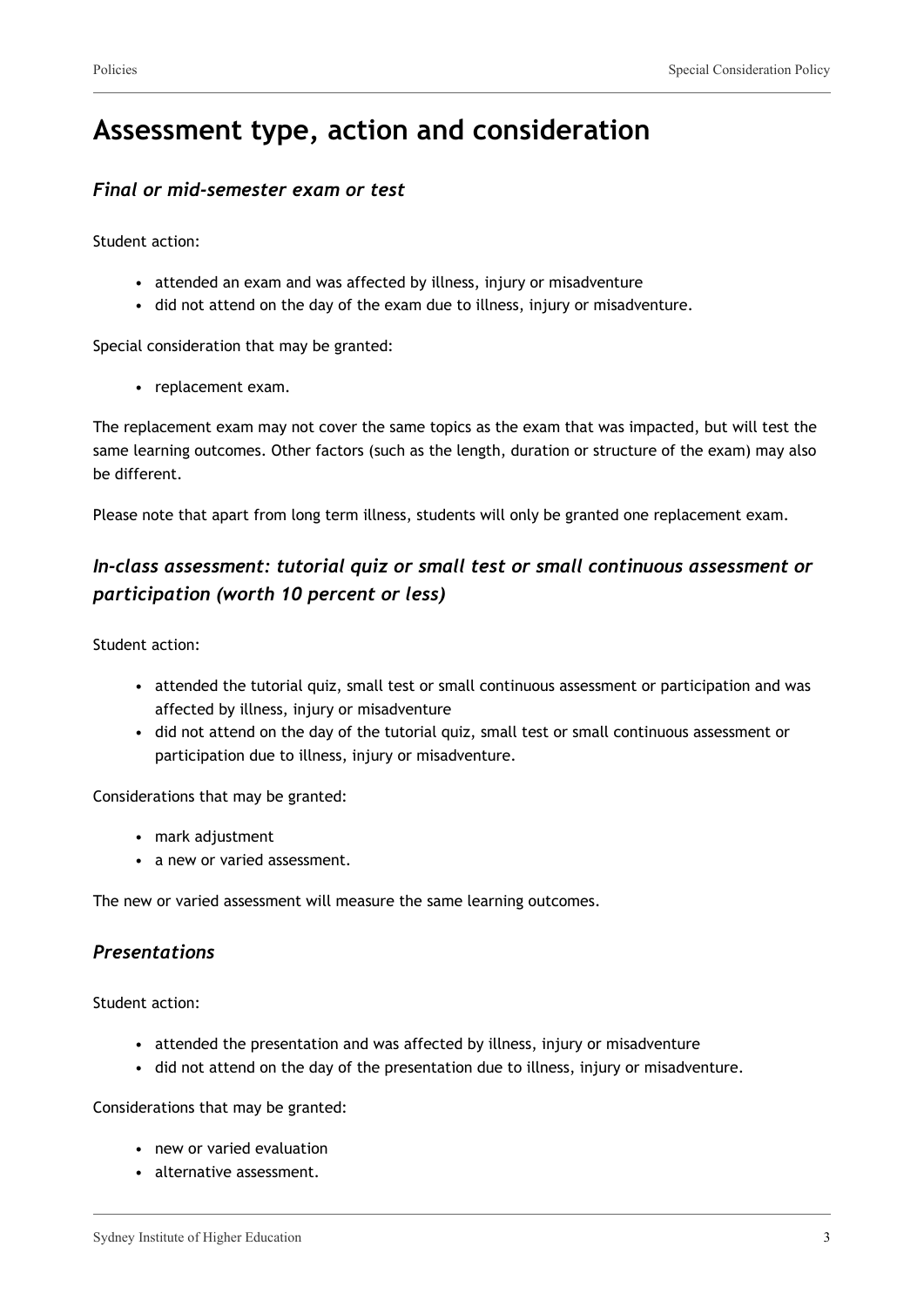The new or varied evaluation or alternative assessment may not cover exactly the same items as the original assessment, but will measure the same learning outcomes.

#### *Assignment or report*

Student action:

• late submission of assignment, due to illness, injury or misadventure.

Considerations that may be granted:

- extension of time
- to be determined by the faculty or school, where you are affected by circumstances of a longer term nature.

#### *Written group assignment or report or group presentation*

Student action:

• one participant was affected by illness, injury or misadventure during preparation and/or presentation.

#### *Consideration that may be granted:*

• alternative assessment for the impacted student. Other group members may submit individual applications for special consideration if their ability to complete the written group assignment or presentation is affected.

## **Documents for special arrangements**

### *Defence force or emergency service*

• Official letter.

#### *Employer statement*

• Official letter.

### *Legal commitment*

A copy of the summons, subpoena, court order or notice of selection for jury duty stating:

- your full name and
- the reason for your commitment
- date/s of attendance required.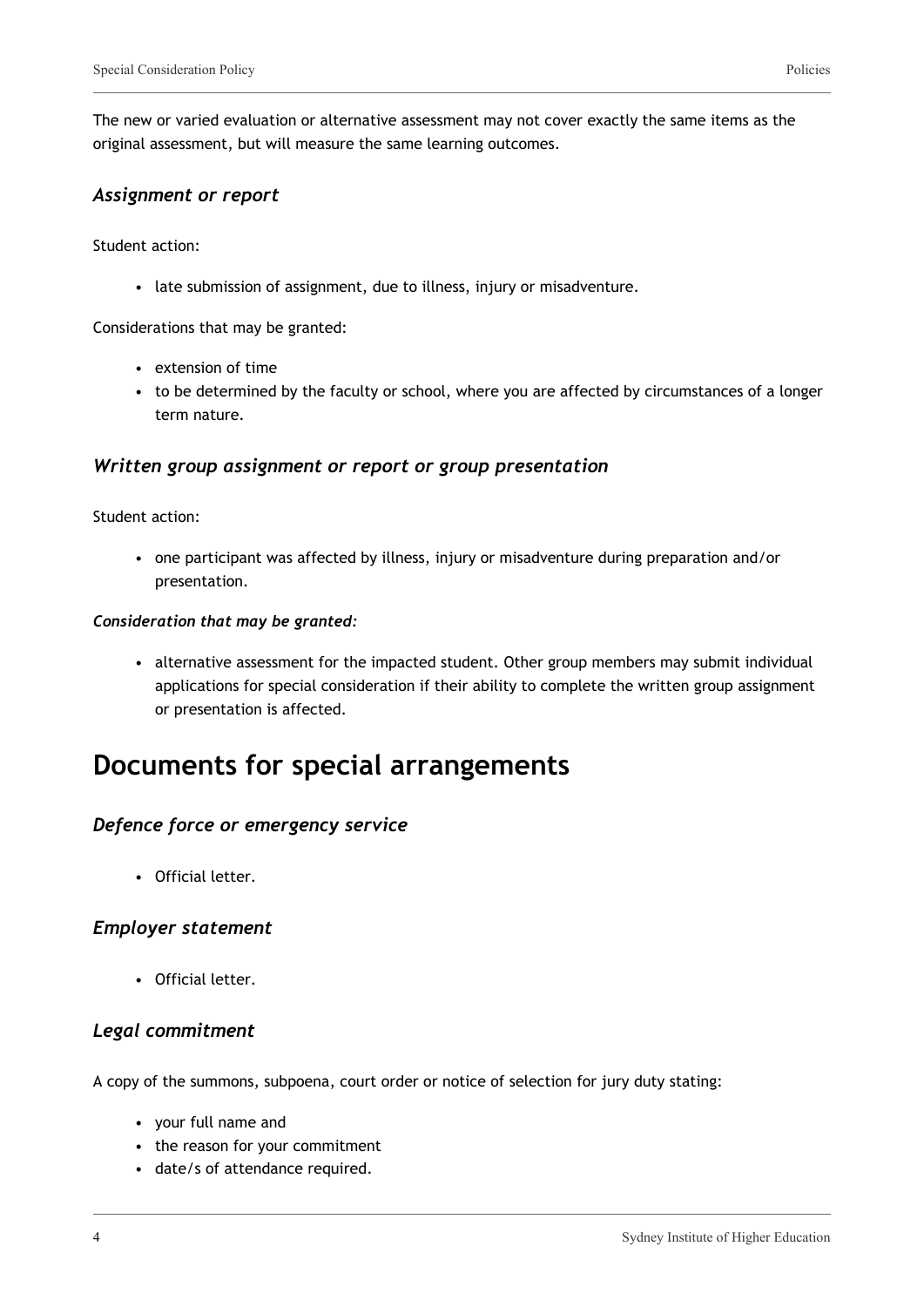### *Parental or adoption commitment***s**

A signed certificate on an official letterhead from a medical practitioner/midwife/relevant adoption agency stating:

• expected date of birth/adoption.

### *Religious beliefs*

• A signed and dated statement that includes your name, from your imam, pastor, rabbi or equivalent spiritual or community leader.

### *Sporting commitment representing the state or nation*

• Official letter.

## **Types of documents**

### **Professional practitioner certificate**

This certificate needs to be filled out, signed and stamped by a registered medical/health practitioner who is not related to you. The certificate needs to be completed in full and include an evaluation of the duration (giving start and end dates) of impact and degree of impact that the illness, injury or carer's duties have had on your ability to attend classes and learn or to complete assessments.

### **Statutory declaration**

A statutory declaration is a signed, written statement that allows a person to declare something to be true in the presence of an authorised witness. You'll need to use a NSW statutory declaration form.

Your statutory declaration should include:

- your full name and student number
- a statement about the impact of the illness, injury, misadventure or essential commitment on your ability to attend classes, learn or complete assessment requirements
- a statement describing the duration of this impact (including a start and end dates)
- if your circumstances are of a sensitive nature, please indicate when you expect you will be able to complete your assessment or return to your studies. If you need more time at the end of this period, you can submit another application.
- details of any group work that might be affected.

### **Obituary, funeral notice or funeral program**

A dated obituary from a newspaper, a funeral notice or funeral program that includes: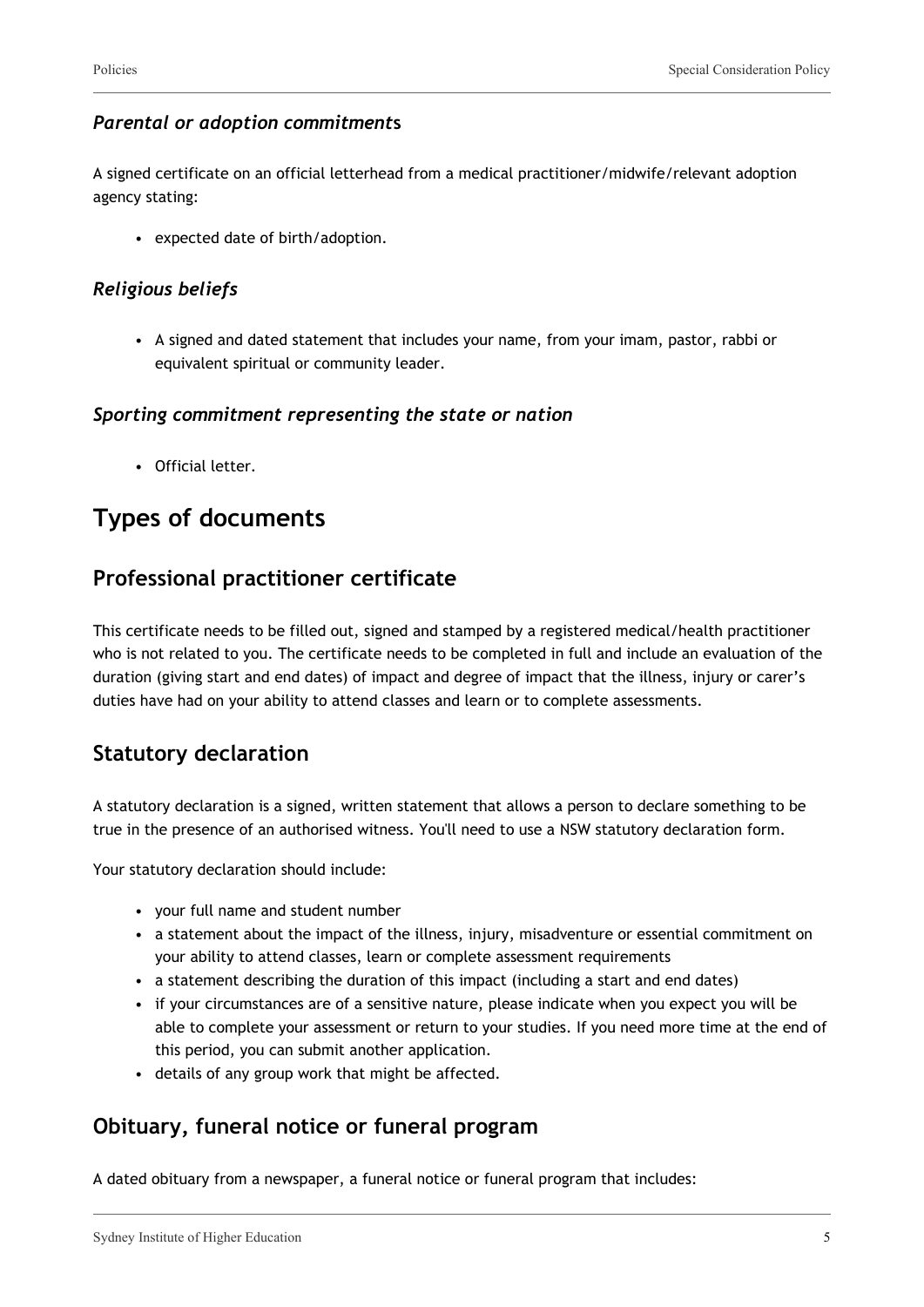- the full name of the deceased person
- the funeral date.

If you need to travel interstate or overseas for the funeral, you will need to provide supporting documents such as a travel itinerary or statutory declaration for the additional time you are away.

### **Eviction notice**

The notice needs to include:

- official landlord (if applicable) or residential agency letterhead
- your full name
- date of terminated tenancy
- signature from appropriate representative
- representative phone number
- date the notice was created.

### **Police report**

This is produced by the police and should include:

- your full name
- a claim number or charge sheet
- a signature from police
- a police phone number
- the date the report was created
- the date the incident occurred.

If a police report is unavailable when you submit your application, you will need to provide a statutory declaration that includes how the incident has affected your studies, along with a COPS event number, which is evidence a crime has been reported.

### **Official letter**

This should be written on an official letterhead and needs to include:

- your full name
- the details of your unexpected commitments
- the impact on your ability to study
- a physical signature and phone number of an appropriate representative
- the date the statement was created.

## **Deadline to submit an application**

Applications need to be submitted as soon as possible and no later than the deadlines listed below.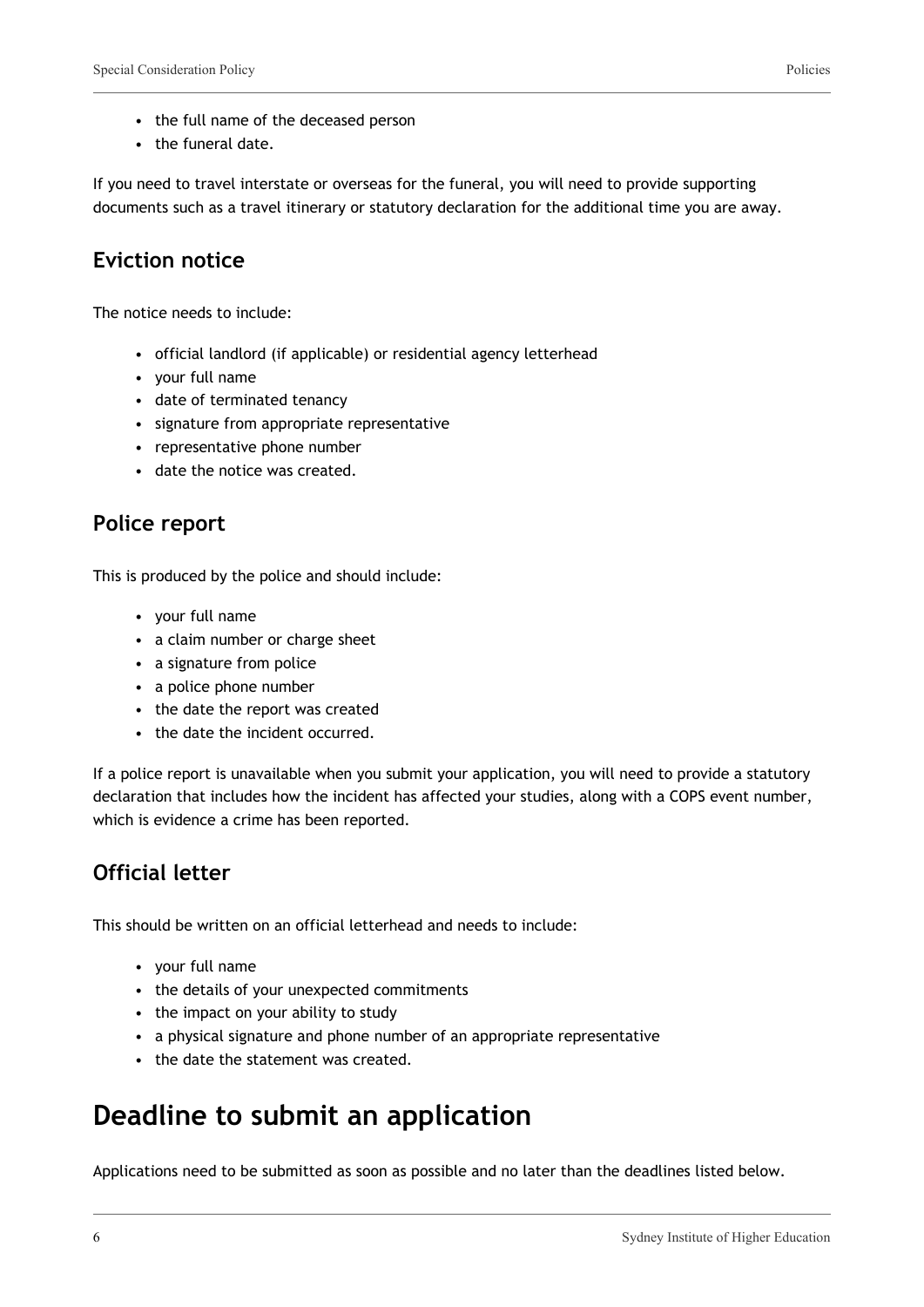| Reason                                                                                            | Deadline                                                                                                                                                                                                                                |
|---------------------------------------------------------------------------------------------------|-----------------------------------------------------------------------------------------------------------------------------------------------------------------------------------------------------------------------------------------|
| Illness, injury or misadventure                                                                   | By the third working day (11.59pm AEST) after the original assessment due date or sitting<br>date of the exam.                                                                                                                          |
| If your application relates to<br>attendance or missed placement<br>days                          | By the third working day (11.59pm AEST) after the date of the missed classes or missed<br>placement.                                                                                                                                    |
| Special arrangement for an<br>assessment or examination held<br>during semester                   | At the date of commencement of semester in the case of religious commitments that might<br>have an impact on assessments or examinations. For other unavoidable commitments you<br>must apply as soon as you become aware of the clash. |
| Special arrangement for an<br>assessment or examination held in<br>the formal examination periods | 14 days after publication of the examination timetable.<br>Note: if the commitment is not known at this time, by the third working day (11.59pm<br>AEST) after the special commitment date is known or documentation is available.      |

# **Submitting a late application**

Late applications will be considered only if a reasonable explanation for the delay is provided. Students will be asked to provide evidence to support the request to submit a late application.

# **Appealing a decision**

Students may apply to have the special consideration or application to submit late decision reviewed. Students should follow *the Student Complaints and Appeals Policy*.

# **Policy Implementation and Monitoring**

The *Academic Board* delegates responsibility for implementation of this policy to the *Program Monitoring Committee* and Dean.

The *Academic Board* will review all periodic reports from relevant committees and staff members in accordance with the *Compliance Calendar.*

Based on these monitoring activities, the *Academic Board* will provide a report to the *Corporate Governance Board*, in accordance with the *Compliance Calendar*, and ensure that findings are taken into account in planning, quality assurance and improvement processes.

# **Definitions**

**Academic staff:** staff employed at SI in a learning and teaching or research capacity.

**Assessment:** the process of grading, marking and reviewing student assessment tasks against the assessment standards and criteria. This includes devising and using assessment criteria, standards and assessment criteria s; reviewing and comparing the marks and grades awarded to individual student submissions for the same assessment task within a unit of study.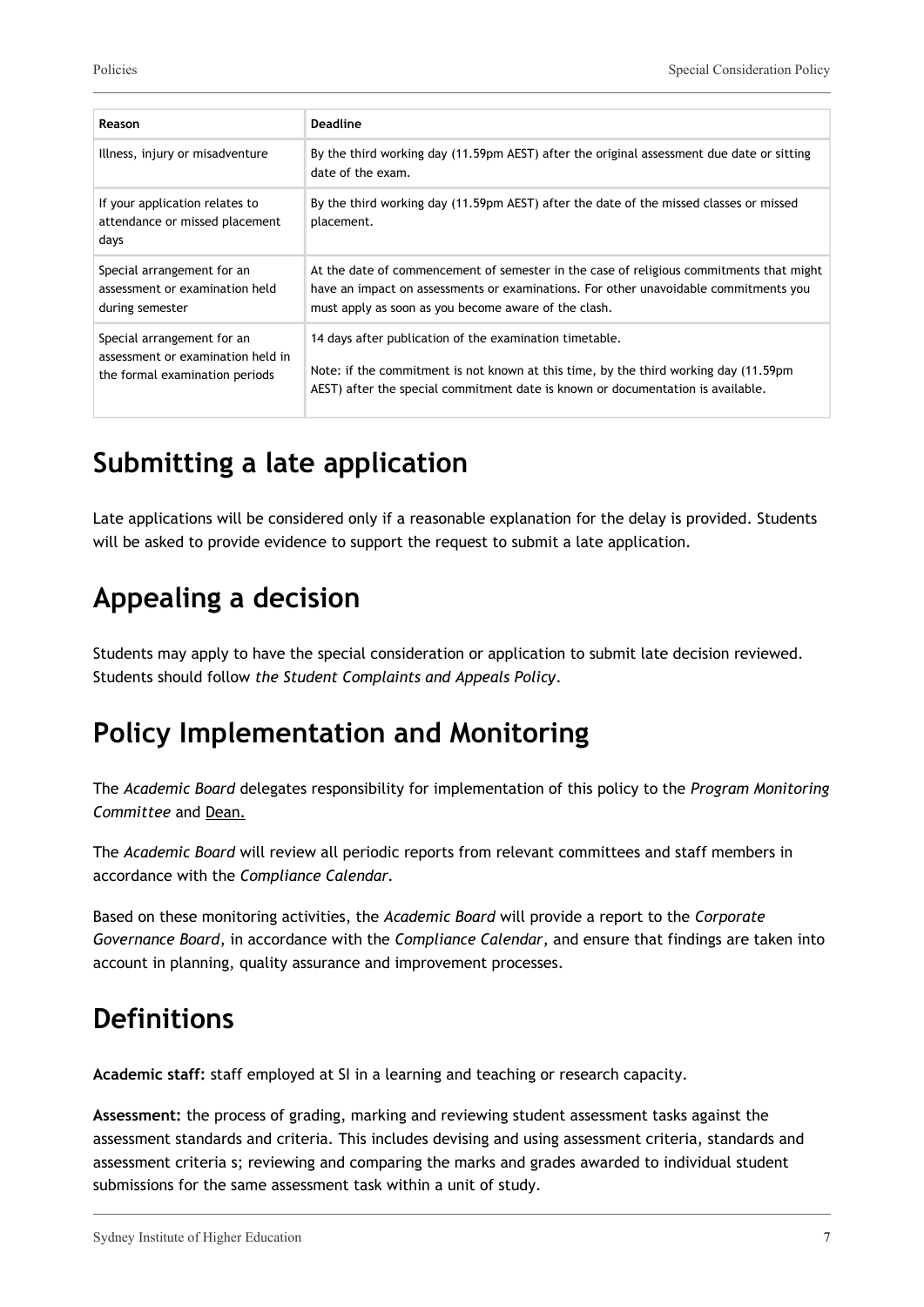**Assessment task:** a learning task within a unit of study designed to test the demonstration of program and unit learning outcomes. Examples include assignments, exams, online quizzes, essays, presentations, portfolios, essays, reflective journals. Assessment tasks will include clear instructions and guidelines on marking criteria and standards, and assessment criteria s.

**Program:** a sequenced program of units that a student enrols in and for which they receive a qualification upon graduation.

**Program Director:** the most senior academic staff member responsible for the delivery of a specific program at SI. The *Program Director* is responsible for the planning and development of a program, particularly unit curriculum information, and works in conjunction with other senior academic staff.

**Grading criteria:** a marking guide devised to evaluate the quality of student responses in an assessment task that contains the criteria and standards identified in the assessment task guidelines communicated to students. Student assessment tasks are assessed against the attainment of these criteria and standards using the grading criteria.

**Learning outcome:** an objective that can be measured that describes the knowledge, skills and their application that a student can demonstrate on completion of an assessment task, a unit or program of study.

**Special consideration:** A measure that takes into account any adverse, extenuating or unforeseeable circumstance that may affect a student's performance during an assessment task or their ability to complete the assessment task on time.

**Program Director:** the academic staff member responsible for the delivery of a unit at SI. The *Program Director* is responsible for the planning and development of a particular unit at SI and works in conjunction with other academic staff.

## **Review schedule**

This policy will be reviewed by the *Academic Board* every three years.

| Version History |                |                |                 |                   |
|-----------------|----------------|----------------|-----------------|-------------------|
| Version number: | Approved by:   | Approval date: | Revision notes: | Next review date: |
|                 | Academic Board | 4/10/2018      | Approved        | 4/10/2021         |
|                 |                |                |                 |                   |
|                 |                |                |                 |                   |

| ▲ Related Documents |                                  |  |
|---------------------|----------------------------------|--|
| $\bullet$           | <b>Disability Support Policy</b> |  |
| $\bullet$           | <b>Examinations Policy</b>       |  |
| $\bullet$           | <b>Moderation Policy</b>         |  |